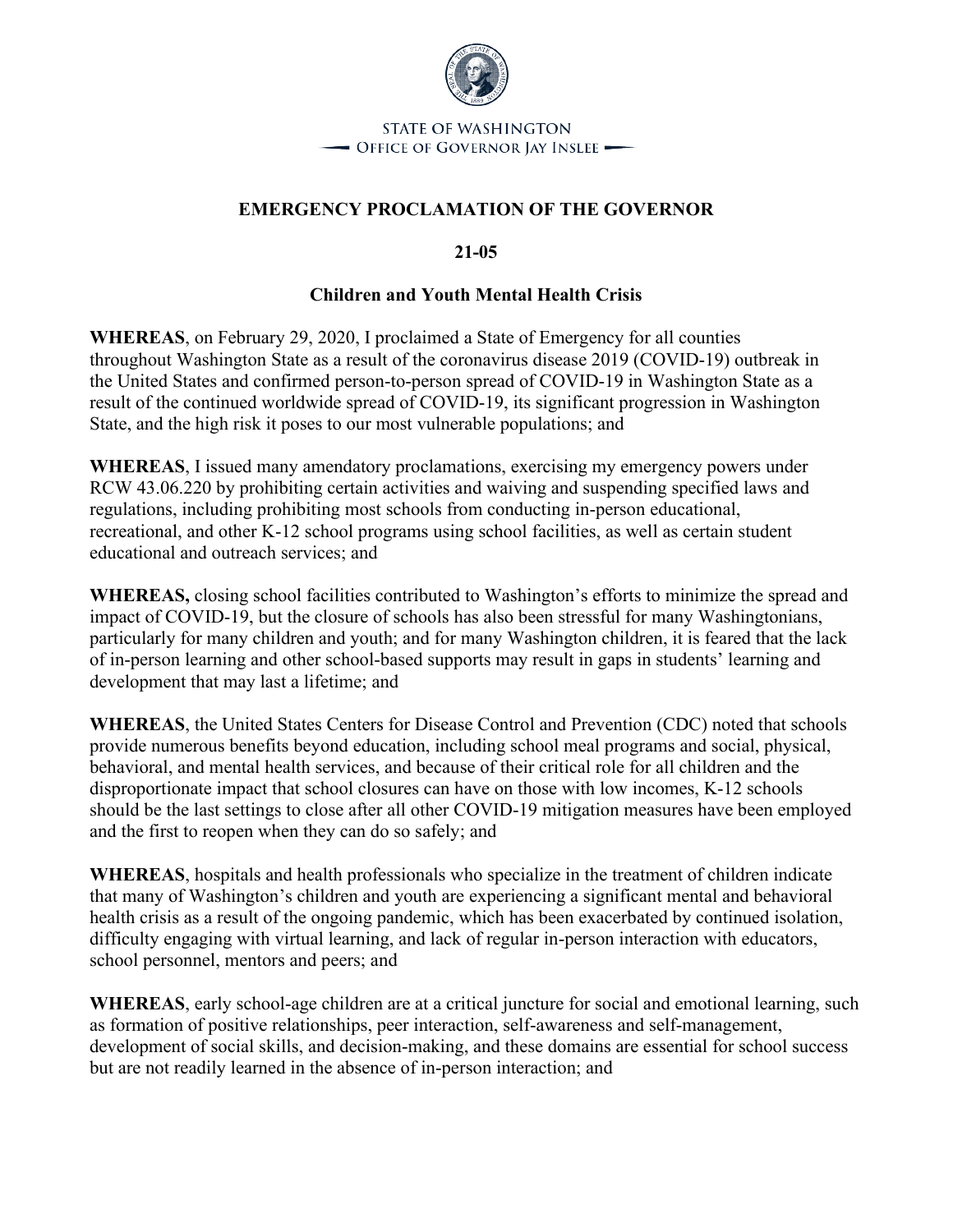**WHEREAS**, pediatric physicians have recently observed the following:

- Since the physical closure of schools, pediatricians are seeing a significant increase in youth with eating disorders, anxiety, mood disorders, and depression with suicidal thoughts or selfharm behaviors; and
- Most families experience long wait times and limited access to mental health services; and
- LGBTQ2+ youth have specific challenges navigating limited social support when affirmation and support is particularly important, resulting in sleep disturbances, decreased physical activity leading to unhealthy weight gain, and abuse of substances; and
- A significant number of previously stable youth have experienced now-onset or exacerbated eating disorders, depression, or anxiety, with some requiring increased use of medications, hospitalization, or other higher levels of care; and
- Children are experiencing a significant sense of isolation and loss, which is negatively impacting their learning and grades; and
- Although we have, for the time being, averted the crisis of overwhelming hospital capacity related to COVID-19 cases, we are in the midst of another crisis related to the mental health of many of our children; and

**WHEREAS**, at nearly every data point, Sacred Heart Children's Hospital in Spokane has reported a substantial increase in pediatric patients with behavioral health diagnoses as a primary concern during COVID-19, despite the general tendency to avoid health care settings to avoid exposure to COVID-19, including the following:

- Acute care admissions to its Inpatient Adolescent Psychiatric Unit increased 73% in 2020 as compared to 2019, and
- Acute care admissions to its General Pediatric Floor for behavioral health issues increased 68% in 2020 compared to 2019; and

**WHEREAS**, Seattle Children's Hospital has reported that:

- The Psychiatric Unit is currently the most over-capacity/over-stressed part of the hospital; and
- Unlike before the COVID-19 pandemic, it is now normal for 1 to 2 children to be admitted every night at Seattle Children's for attempted suicide; and
- Parent calls seeking referrals to outpatient mental health providers have significantly increased in 2020 compared to 2019; and

**WHEREAS**, Swedish Medical Center has reported that, despite a lack of designated pediatric inpatient psychiatry beds:

- The percentage of pediatric inpatient admissions in its hospital for behavioral health reasons and/or suicide attempt has dramatically increased from 7.5% in 2018, 6.2% in 2019, 10.8% in 2020, to 24.5% in the first 2 months of 2021; and
- During COVID-19, pediatric hospital physicians are seeing many more children and adolescents with new-onset depression and anxiety, initial suicide attempts, and new-onset need for behavioral health treatment; and

**WHEREAS**, Mary Bridge Children's Hospital has reported:

• The 14-day medical admission rate for mental health reasons increased approximately 67% from March 2020 to February 2021; and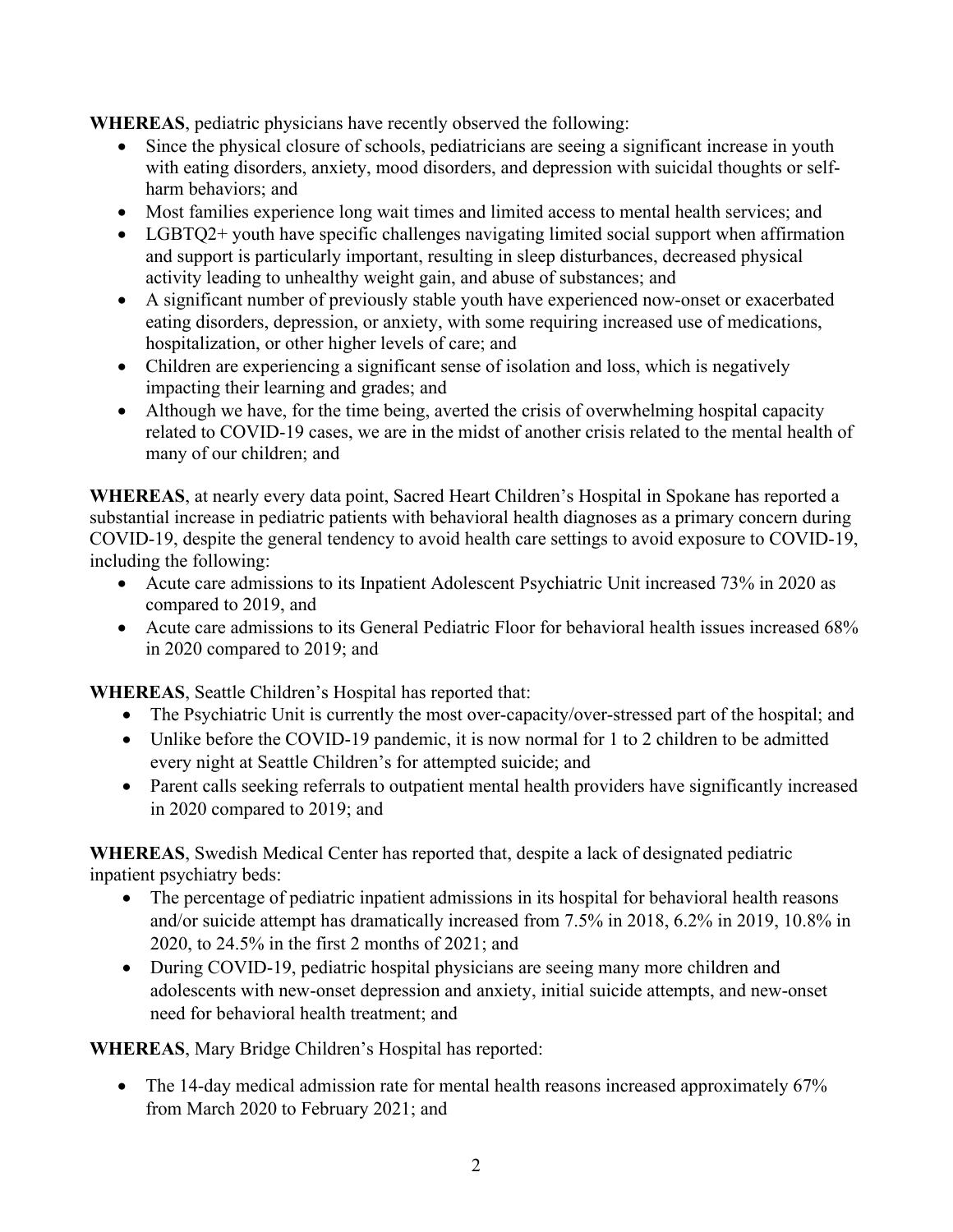• 60% of patients admitted to medical wards for mental health reasons are age 15-18 and 40% of these patients are age 14 and younger; and

**WHEREAS**, University of Washington Medicine reports that for patients under the age of 27, depression and anxiety are now the two most common diagnoses, and, when compared against 2019 data, it has seen 1,723 more patients with depression and 2,968 more patients with anxiety in 2021; and

**WHEREAS**, recent data from the CDC also shows that the proportion of emergency department visits related to mental health crises has increased for young children and adolescents since the pandemic started, reaching levels in late-March through October 2020 substantially higher than during the same period in 2019; and in Washington State, preliminary data suggest the relative reported emergency department visit count for suicidal ideation, suspected suicide attempt, and psychological distress are higher in the first few weeks of 2021 than the rates in corresponding weeks of 2019 and 2020 and show an increase from the end of 2020; and

**WHEREAS**, the children and adolescents presenting in mental health crises to hospitals or emergency rooms are the most severe cases and represent just a small portion of the entire population of youth in Washington who are suffering from increased mental and behavioral health needs, educational setbacks, and developmental concerns; and

**WHEREAS**, the Office of Superintendent of Public Instruction reports that student absences increased by 60% for middle school students in January 2021 compared to January 2020. Across all grades, for students receiving English learner services and students whose families are experiencing poverty, absences doubled in that same timeframe. In addition, 25% of all high school students did not receive credit in at least one course this school year. This is a 42% increase from the 2019-2020 school year. The increase in not receiving credit in courses is most significant for students experiencing poverty, and disproportionately impact students who are American Indian/Alaskan Native, and students who are Latino; and

**WHEREAS,** while school-age child care and youth development programs have been able to provide basic supports to some children, many programs and facilities that offer vital support to children and youth facing physical, mental, or socio-economic crises have been and remain unavailable due to restrictions imposed in response to the COVID-19 pandemic; and

**WHEREAS,** the multiple, overlapping effects on our children of continuing school facility closures on our children and adolescents constitutes an emergency related to and amplified by, but distinct from, the threat posed by the COVID-19 pandemic; and

**WHEREAS,** epidemiologists and infection prevention physicians, including those associated with the Washington Chapter of the American Academy of Pediatrics and the Washington Department of Health, believe that each region of our state has made adequate progress to reduce community levels of COVID-19 such that, by implementing multi-layered infection prevention protocols, K-12 school facilities can safely reopen for, at a minimum, hybrid learning; and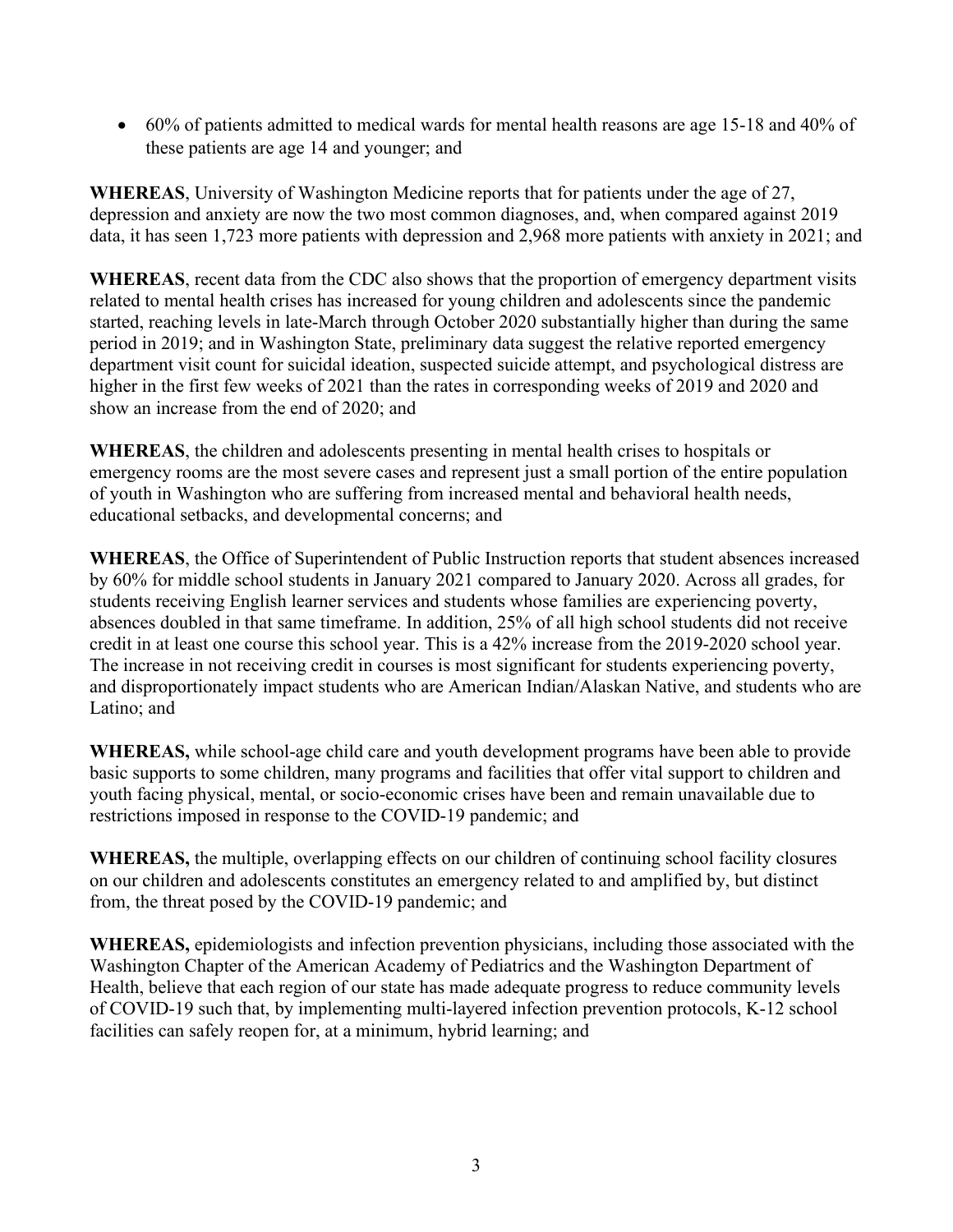**WHEREAS**, on-campus, in-person instruction can be done safely, as evidenced by the demonstrated success of over 1,400 Washington schools that have experienced minimal in-school transmission; and

**WHEREAS**, health and worker safety protocols and measures must be followed to protect staff, students, and families; and

**WHEREAS,** increasing the option to return to school facilities for all K-12 students will help to prevent or curtail mental and behavioral health issues for many students by reducing isolation and improving in-person access to educators, school personnel, mentors and peers, but it is not a panacea for the long-standing need for accessible behavioral health services and supports for our children and youth. It is only a part of the solution to addressing mental and behavioral health issues for children and youth, many of whom will also need greater access to and availability of behavioral health services and supports, in and outside of schools, in order to forestall lifelong impacts from this pandemic; and

**WHEREAS**, teachers have been creative and have worked very diligently to provide remote learning, and some students and families have benefited from remote learning. But student/parental choice with regard to in-person learning must be respected during the ongoing pandemic, and remote-learning options must be preserved to serve those students; and

**WHEREAS,** the lack of statewide in-person K-12 schooling affects the life and health of our people as well as the economy of Washington State, and remains a public disorder or disaster affecting life, health, property or the public peace; and

**WHEREAS**, the Washington State Military Department Emergency Management Division, through the State Emergency Operations Center, continues coordinating resources across state government to alleviate the impacts to people, property, and infrastructure from the COVID-19 emergency and the new emergency developing from the lack of statewide in-person K-12 schooling; and

**NOW, THEREFORE**, I, Jay Inslee, Governor of the state of Washington, as a result of the abovenoted situation, and under Chapters 38.08, 38.52 and 43.06 RCW, do hereby proclaim and order that a State of Emergency exists in all counties of Washington State due to the current status of the mental and behavioral health of many of Washington's children and youth, and direct the plans and procedures of the Washington State Comprehensive Emergency Management Plan be implemented. State agencies and departments are directed to utilize state resources and to do everything reasonably possible to assist affected political subdivisions in an effort to respond to and recover from this mental health crisis.

As a result of this event, I also hereby order into active state service the organized militia of Washington State to include the National Guard and the State Guard, or such part thereof as may be necessary in the opinion of The Adjutant General to address the circumstances described above, to perform such duties as directed by competent authority of the Washington State Military Department in addressing the crisis. Additionally, I direct the Washington State Department of Health, the Washington State Military Department Emergency Management Division, and other agencies to identify and provide appropriate personnel for conducting necessary and ongoing incident related assessments.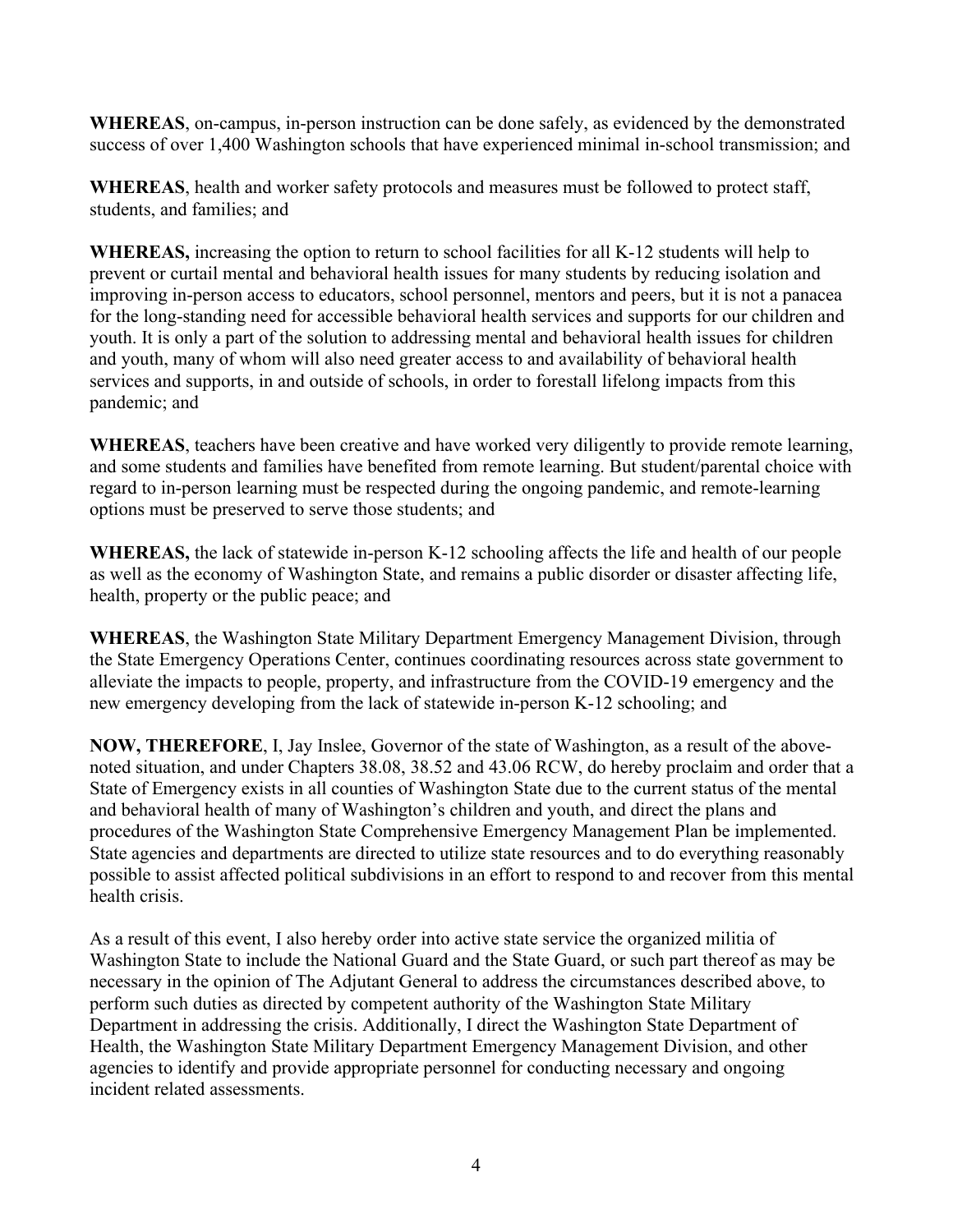**FURTHERMORE**, based on the above situation and under the provisions of RCW 43.06.220(1)(h) to help preserve and maintain life, health, property or the public peace, I hereby prohibit all public school districts, including charter schools, in the state of Washington from failing to offer all K-12 students the opportunity to engage in both remote/on-line instruction and on-campus/in-person instruction, otherwise known as a hybrid model of K-12 instruction, and I also hereby prohibit all public school districts, including charter schools, in the state of Washington from offering or continuing to offer a remote/online instruction option without also offering an on-campus/in-person instruction option that is consistent with Department of Health guidance, found [here,](https://www.doh.wa.gov/Portals/1/Documents/1600/coronavirus/FallGuidanceK-12.pdf) and the Department of Labor and Industries' requirements for employee safety as dictated by the School Employer Health and Safety Requirements found [here,](https://www.k12.wa.us/sites/default/files/public/communications/Employer-Health-and-Safety-Requirements-for-School-Scenarios.pdf) and as further provided below:

- By April 5, 2021, all elementary grade students (K-5 or K-6, depending on the district) must be provided with an opportunity to engage in a hybrid model of instruction; and
- By April 19, 2021, all remaining K-12 students must be provided with an opportunity to engage in a hybrid model of instruction. School districts may stagger/phase-in grades to achieve this requirement by April 19, 2021; and
- By April 19, 2021, all school districts must offer at least 30% of average weekly instructional hours as on-campus, in-person instruction for all K-12 students who wish to attend in-person.
- In addition:
	- o Under no circumstances may a student be offered less than 2 days (which may be partial days) of on-campus, in-person instruction per week; and
	- $\circ$  All school districts must continue to work to exceed the 30% minimum instructional hours, and must reach the school's maximum capacity and maximum frequency of oncampus, in-person instruction that the school can provide, when all health and safety recommendations and requirements are applied, as soon as possible; and
	- o If a school district currently provides a hybrid instruction model that deviates from the parameters specified above, the Office of Superintendent of Public Instruction may approve the schedule of any such school district operating unique hybrid learning models that meets the intent of the prohibitions in this order.

**FURTHERMORE**, I also hereby direct our Health Care Authority and Department of Health to immediately begin work on recommendations on how to support the behavioral health needs of our children and youth over the next 6 to 12 months and to address and triage the full spectrum of rising pediatric behavioral health needs.

**ADDITIONALLY,** I recommend use of the Washington State Department of Health's guidance to school districts and local health jurisdictions entitled, "*Tools to Prepare for the Provision of In-Person Learning among K-12 Students Public and Private Schools during the COVID-19 Pandemic"* found [here.](https://www.doh.wa.gov/Portals/1/Documents/1600/coronavirus/DecisionTree-K12schools.pdf) This document provides recommendations for modes of learning based on county-level COVID-19 health metric trends to support local school districts and public health officers as they collaborate to balance community education and health care needs.